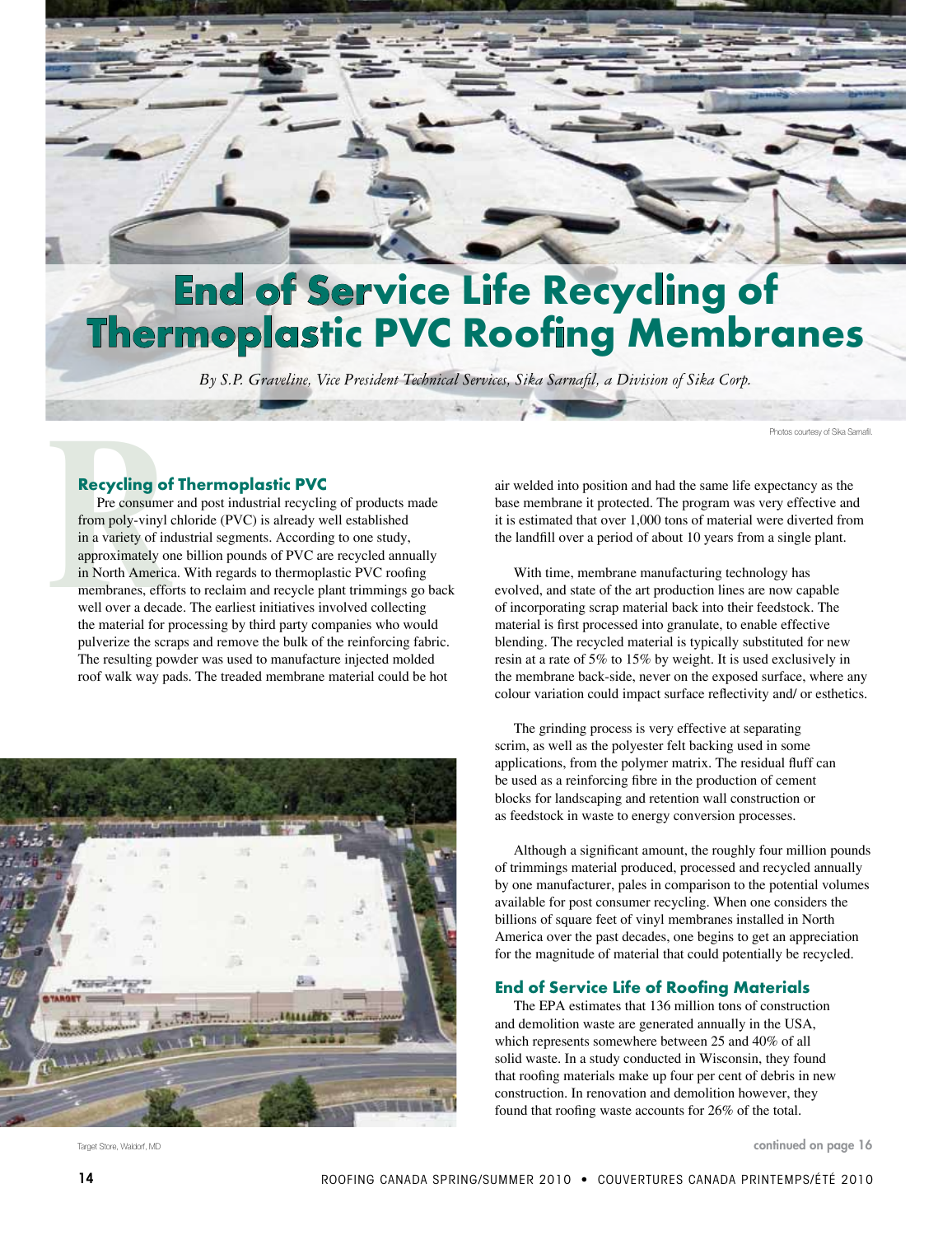#### continued from page 14

Recognizing the enormity of the issue, the Canadian Federal Government organized a multi stakeholder two day workshop in Toronto in February, 2007. The attendees represented a broad cross section of material manufacturers, government agencies, environmental organizations, researchers, waste management companies, and others. Although attendees were able to identify general actions that need to

be taken, consensus was not achieved on how best to move forward, and unfortunately only very limited progress has been achieved since then.

The challenge is indeed daunting. Qualification of material types and condition suitable for recycling, removal of the installed products, separation from other system components, collection, distribution and processing



as well as re-integrating recycled materials into new products create a complex set of issues to be resolved.

### **Post Consumer Recycling of Thermoplastic PVC Membranes**

In Europe in the early 1990s, the leading manufacturers of PVC roofing membranes began recycling PVC roofing membranes at the end of their service life for re-use. The first installations of membrane produced with post consumer recycled composition were completed in 1994. To date there has been no difference in the field performance of these materials when compared to those produced exclusively with virgin raw materials.

The first trial project done in North America was the Boston Marriott® Long Wharf hotel in 2005. The tiered design of this landmark waterfront structure, although an interesting architectural feature, contributed to the extensive leakage experienced at each of the six lower roof levels. The problems started shortly after the hotel was opened, and a complete re-roof in 1984 did little to reduce the ongoing water infiltration. Ultimately, the problem was found to be due to the omission of through wall flashings in the original construction. The only effective

continued on page 20

### **100% AMERICAN MADE**

For nearly 30 years, Trufast has provided trusted fastening solutions for the commercial roofing industry. Along the way, we've built solid relationships with the finest distributors, systems manufacturers, and contractors across the U.S. and Canada. Today, Trufast is backed by the engineering expertise and financial strength of ALTENLOH, BRINCK & CO., a global leader in fastening solutions. As we look to the future, you can count on us to "stay tru" to the strengths that brought us this far: American manufacturing, unparalleled service and our connections with you.

800-443-9602 **TRUFAST.com** 

16 ROOFING CANADA SpRING/SummeR 2010 • COuVeRTuReS CANADA pRINTempS/ÉTÉ 2010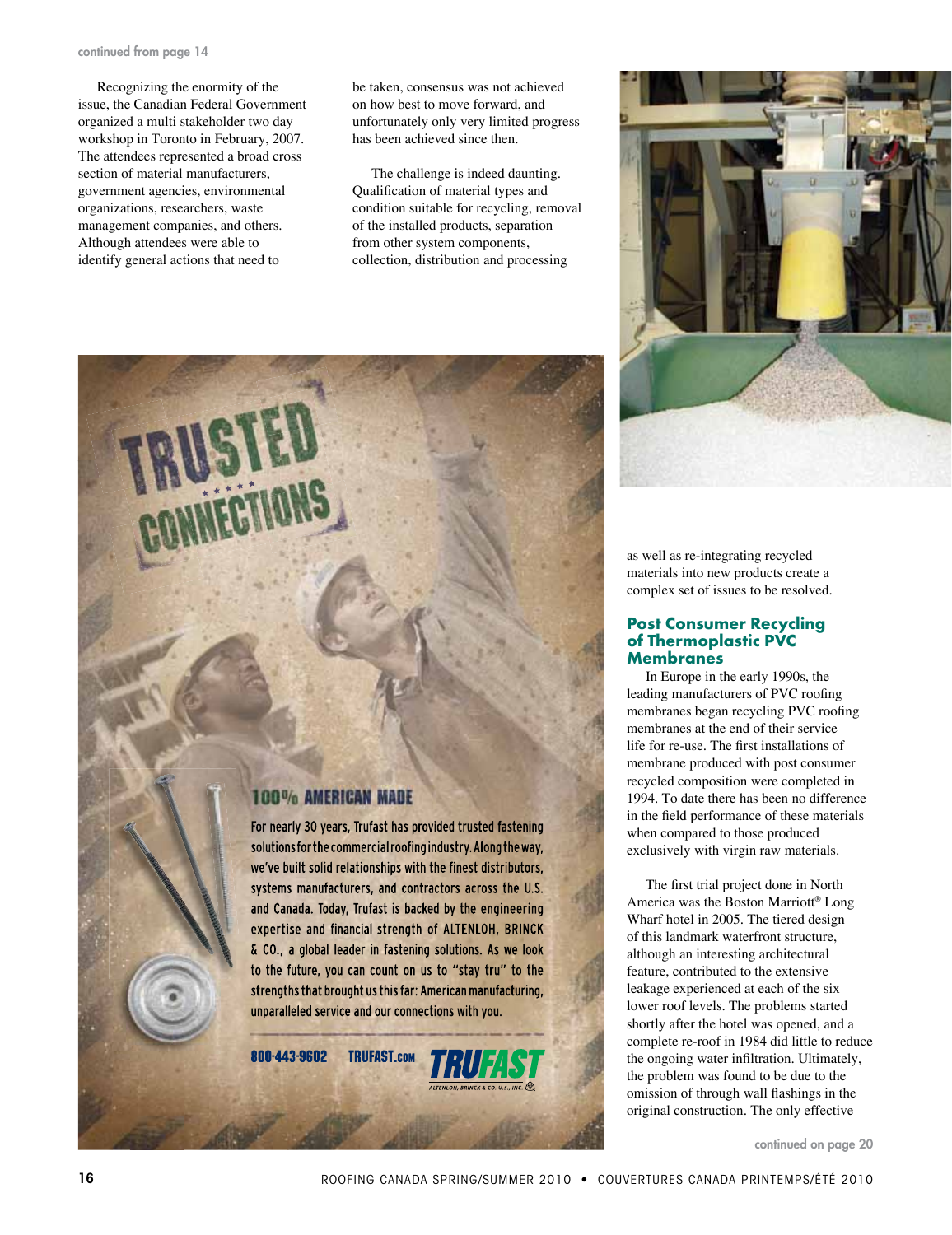solution was to remove nine courses of brick and rebuild the lower portion of the walls with a through wall flashing. Taking into account the small horizontal surface area of each roof section, the need to remove all membrane flashings and the high likelihood of mechanical damage to the existing membrane, it was decided to proceed simultaneously with a complete re-roof, despite the fact the existing membrane was in excellent

In 2008, a Michigan contractor carried-out what is believed to be the biggest roofing recycling project ever in North America. A 250,000 square foot automotive facility was re-roofed in Lansing, MI. The existing roof which actually consisted of two complete roof assemblies (the roof was recovered once) was removed to the steel deck. A new mechanically attached 60 mil PVC membrane assembly was installed

In a sign that PVC recycling is gaining acceptance, a prominent national retail chain has embraced the program. The company has an ambitious goal of becoming a "zero waste" company. They have already cut waste internally by more than 70 per cent through a variety of recycling and re-use programs. They specify PVC membranes on practically all of their roofs and have done so for decades. In the Spring of 2007, the

# **Approximately 5 million square feet of membrane that in the past would have gone to landfill at the end of its service life has been recycled back into new membrane products that will once again provide decades of performance across.**

condition, having retained more than 70% of its original plasticizer content.

The Protected Membrane (PMR) system was easily "dis-assembled". The ballast was sold to a landscaping company for re-use. The extruded polystyrene was likewise sold for re-use in other applications such as insulating agricultural buildings. The PVC membrane was cut into strips, rolled up and sent to the processing company where it was ground and forwarded to the membrane manufacturer for recycling.

in its place. Both layers of PVC membrane were recycled, diverting close to one half of a million square feet of material from the landfill.

The program is now being introduced in Canada. Commitments have already been made to recycle more than  $75,000$  ft<sup>2</sup> of material to be removed from two projects in the coming months. In both cases; Lester B. Pearson International Airport's Terminal 3 and the Oakridge Arena in London, Ontario, the buildings will be re-roofed with new PVC membrane assemblies.

membrane on a store in Maryland had reached the end of its service life, and was due for replacement. During the tear-off, the membrane was segregated from the balance of the construction waste for recycling. The company, which keeps very detailed documentation on all its roofing activities, estimated that cutting, rolling and storing the material for recycling, as opposed to simply disposing of all materials in a single, mixed dumpster did take some extra time. However they found that they were able to reduce that time to a minimum once they got over the initial

continued on page 24



Target Rolling Membrane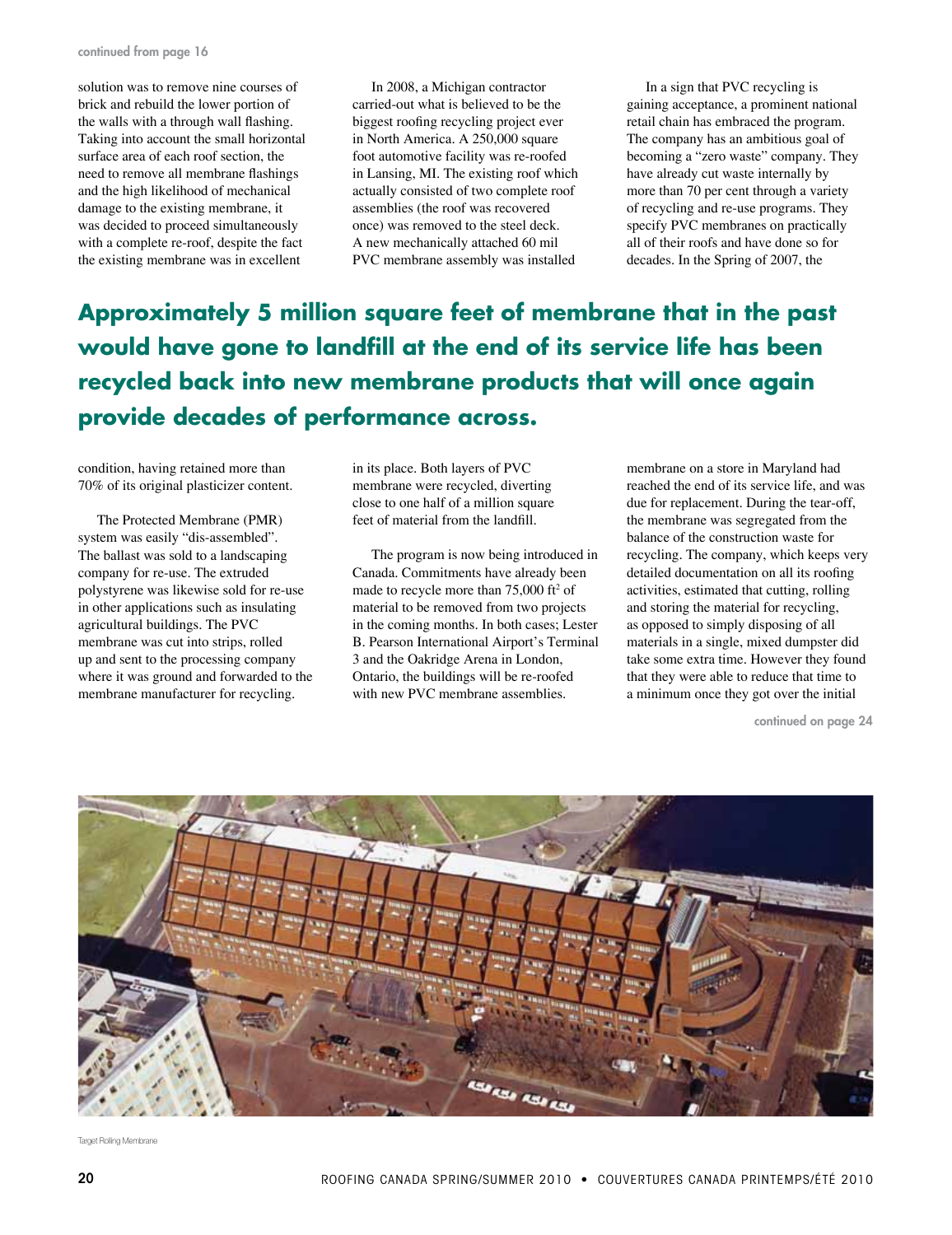continued from page 20

learning curve. To date the membrane from more than 20 stores has been recycled.

### **Converting Post Consumer Waste into New Products**

Although the program is geared towards recycling of the manufacturer's own membranes at the end of their service life, competitive PVC products have represented a significant portion of the recycled materials. All non-adhered (mechanically attached, loose laid) membrane produced by the manufacturer is eligible for recycling, regardless of age or condition. Competitive materials are tested and qualified prior to a decision being made on whether or not to accept them for recycling.

Recovered materials are processed into three specific applications. One is the production of the company's standard walkway membrane. Loadings as high as 25% have successfully been integrated into this 96 mil thick material, without any impact on the product's physical properties. A 55 mil thick protection layer for use in green/ vegetated roof assemblies has similar loadings. Both products can incorporate a blend of both in-house produced and competitive materials.

Lesser amounts of the post consumer material are recycled into the back side of roofing/ waterproofing membranes. Competitive materials are not used in the production of these membranes.



Research is being carried out to develop a mechanism for recycling membranes which are adhered to insulation, cover boards or other substrates. Preliminary results are positive and trials are ongoing.

### **Economic Viability**

The ultimate success of the program depends heavily on its economic viability. The two largest cost drivers in the program



support and cost eniciency. Our broad line or skylights oner an optimum choice for<br>installation method, architectural style, functional requirement, and geographic location. T H E  $\overline{B}$  R I G H T E R  $\overline{A}$  L T E R N AT I V E  $\overline{B}$  Artistic Skylight Domes Ltd. is a leading manufacturer of high quality products, providing dependable service, technical support and cost efficiency. Our broad line of skylights offer an optimum choice for each

Toll Free: 1-866-878-DOME artisticskylight.com .info@artisticskylight.com



Tel: 416-747-7233

are the freight to move the material from the project to the processor and ultimately to the membrane manufacturer, and the fee to process it. Plant trimmings, which are clean and free of debris, are processed in-house. Despite the best efforts in the field, tear-off material inevitably contains a variety of debris such as fasteners, lumber, ballast, etc. Third party processing plants are typically well equipped with magnetic systems for drawing out metal pieces, appropriate conveyors which allow for manual removal of debris and other associated equipment and are therefore always used for post consumer recycling.

One manufacture covers all costs (freight from the job site to the processor, processing/grinding and freight to the manufacturer) for projects in the Eastern half of the USA and Canada. Additionally, the elimination of tipping fees that would normally have been paid to dispose of the membrane appears to more than offset any minimal additional labor involved in sorting and preparing the materials for transport. For projects in the Western half of the continent, net costs (excluding tipping fee savings and any increase in labor) are in the range of a few hundred dollars to a few thousand dollars, depending on project size and location. As new processing partners

continued on page 26